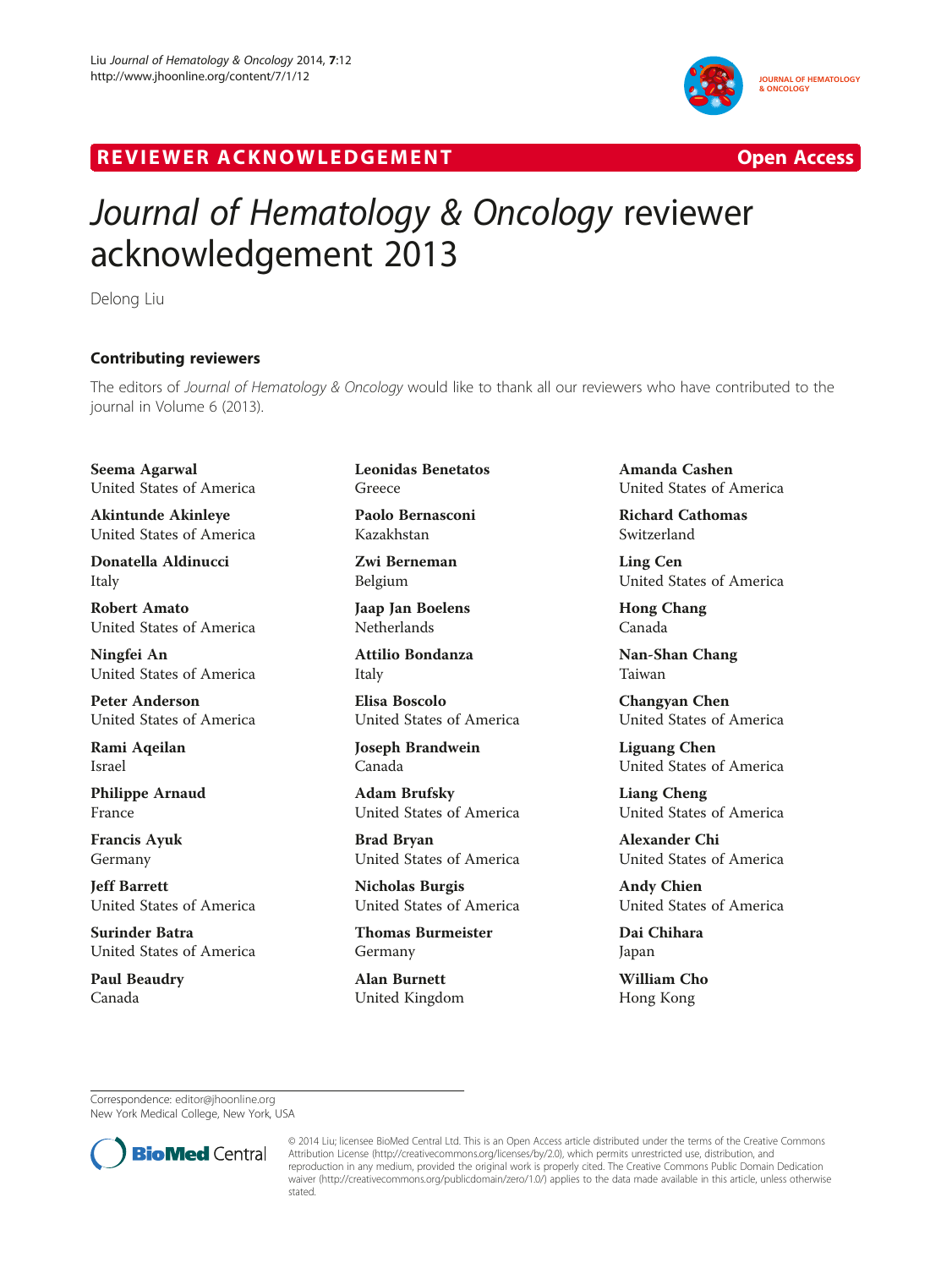Michael Chopp United States of America

Magdalena Chrzanowska-Wodnicka United States of America

Shih-Sung Chuang Taiwan

Fabrice Cognasse France

Gaetano Corazzelli Italy

Mei-Zhen Cui United States of America

Nico Dantuma Sweden

Evandro De Azambuja Belgium

Christophe De Romeuf France

Adriana De Siervi Argentina

Paolo Dion Italy

Angela Dispenzieri United States of America

Jixin Dong United States of America

Caigan Du Canada

James Eddy United States of America

Stephan Ensminger Germany

Mehmet Ali Erkurt Turkey

Beth Faiman United States of America

Marco Falasca United Kingdom

Isabella Faraoni Italy

Ru Feng China

Michael Flister United States of America Alessandro Fornari Italy

Nathan Fowler United States of America

Massimo Franchini Italy

Arnold Freedman United States of America

Christopher French United States of America

Stefan Fröhling Germany

Teruhiko Fujii Japan

Yutaka Fujiwara Japan

Seiji Fukuda Japan

Shirish Gadgeel United States of America

Gianluca Gaidano Italy

Peter Gaines United States of America

Kristen Ganjoo United States of America

Christian Geisler Denmark

Jean-Pierre Gerard France

Laurence Gerard France

Herve Ghesquieres France

Stephane Giraudier France

Stefania Gobessi Italy

Abhijit Godbole United States of America

Josee Golay Italy

Steven Gore United States of America Andre Goy United States of America

Richard Greil Austria

Baiwei Gu United States of America

Göhring Gudrun Germany

Angelo Guerrasio Italy

Thomas Habermann United States of America

Michiyuki Hakozaki Japan

Maria Francisca Ham Indonesia

Tanja Hartmann Austria

Robert Hasserjian United States of America

Aiwu He United States of America

Charles Hemenway United States of America

Vera Hirsh Canada

Georg Hopfinger Austria

Chung-Tsen Hsueh United States of America

Jiong Hu China

He Huang China

Liang Huang United States of America

Yujie Huang United States of America

Sara Hurvitz United States of America

Shinsuke Iida Japan

Martino Introna Italy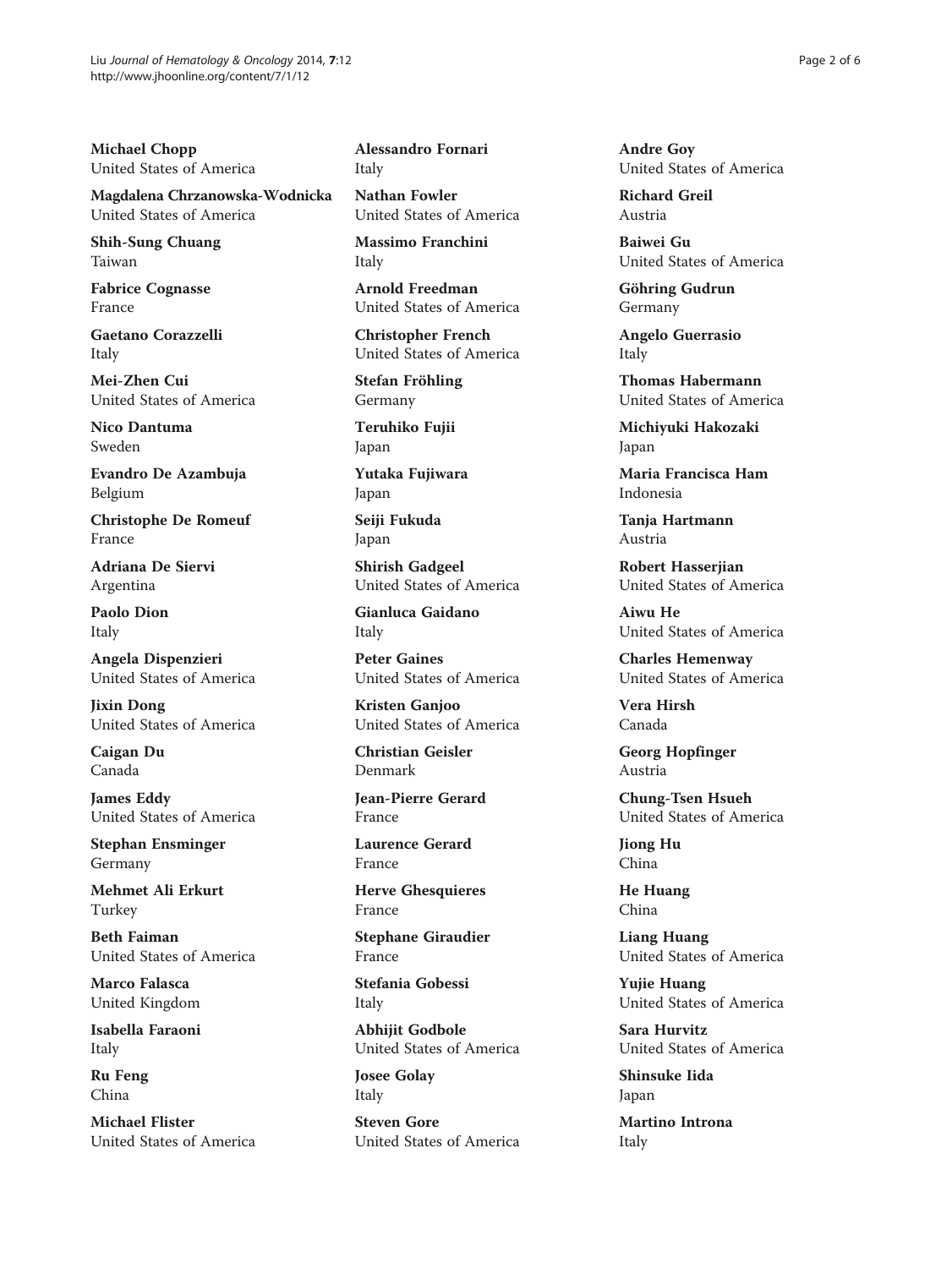Fumihiro Ishida Japan

Yasuo Iwadate Japan

Jun Iwashita Japan

Elias Jabbour United States of America

Tang-Her Jaing Taiwan

Gaetan Jego France

Yuxia Jia United States of America

Enzi Jiang United States of America

Yongping Jiang China

Jie Jin China

Liang Jin Australia

Qihuang Jin United States of America

Grace Kao United States of America

Sabine Kasimir-Bauer Germany

Masaru Katoh Japan

Chul Geun Kim Korea, South

Won Seog Kim Korea, South

Hitoshi Kiyoi Japan

Wolfram Klapper Germany

Young Hyeh Ko Korea, South

Michael Koldehoff Germany

Hasan Korkaya United States of America Andrei Kramerov United States of America

Eric Kraut United States of America

Geoffrey Ku United States of America

Karin Kurnik Germany

Junya Kuroda Japan

Mateusz Kurzawski Poland

Toshihiro Kushibiki Japan

Intidhar Labidi-Galy United States of America

Gurpreet Lamba United States of America

Manuel Lemos Portugal

Ji-Liang Li United Kingdom

Tianhong Li China

Yangqiu Li China

Zhong Li China

Sharon Liang United States of America

Evi Lianidou Greece

Wolfgang Link Portugal

Eva Lion Belgium

Delong Liu United States of America

Hong Liu United States of America

Jianguo Liu United States of America

Cristiana Lo Nigro Italy

Irene Lorand-Metze Brazil

Nancy Louis United States of America

Cynthia Ma United States of America

Daoxin Ma China

Xiaotu Ma United States of America

Anne-Marie Madec France

Michael Makris United Kingdom

Elisabet Esteve Manasanch United States of America

Ferdinando Mannello Italy

Pier Mannuccio Mannucci Italy

Tibiletti Maria Grazia Italy

Ana Marques United Kingdom

William Matsui United States of America

Fabrizio Mattei Italy

Sandra Mcallister United States of America

Michal Mego United States of America

Shu Meng United States of America

Adam Metwalli United States of America

Stefan Meyer United Kingdom

Joseph Mikhael United States of America

Michele Milella Italy

Ken Mills United Kingdom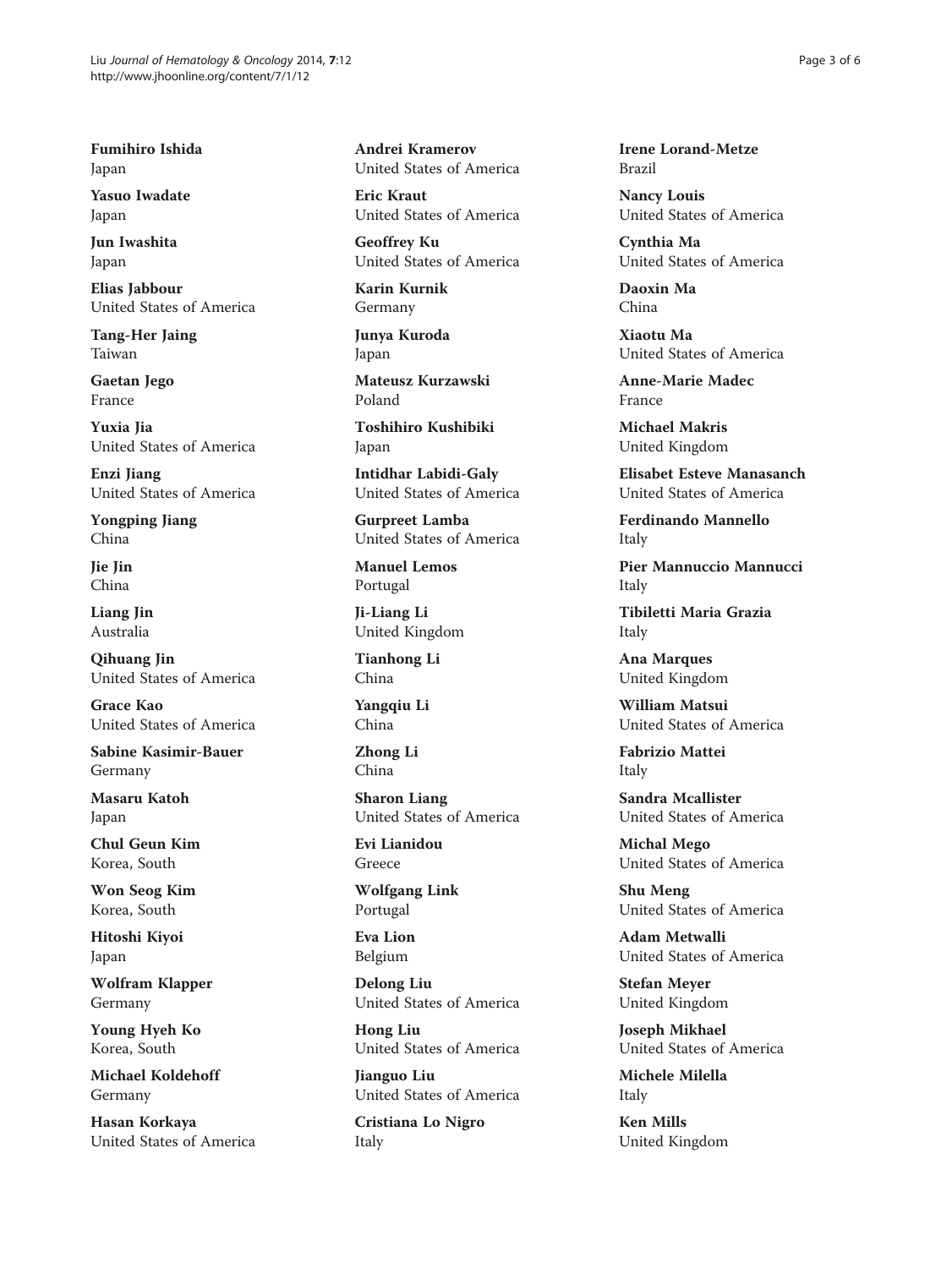Mark Minden Canada

Hans Minderman United States of America

Tony Mok Hong Kong

David Mole United Kingdom

Hiroyuki Momota Japan

Tammy Morrish United States of America

Hasan Mukhtar United States of America

Steffan Nawrocki United States of America

John Nelson United States of America

Seiji Niho Japan

Shozo Nishida Japan

Bodil Norrild Denmark

Rajesh Kumar NV United States of America

Massimo Offidani Italy

Seiichi Okabe Japan

Yasuhiro Oki United States of America

Horatiu Olteanu United States of America

Toru Ouchi United States of America

Thomas Pabst Switzerland

Chin-Chen Pan Taiwan

Helen Papadaki Greece

Tomas Papajik Czech Republic

Samir Parekh United States of America

Upendra Parvathaneni United States of America

**Tejal Patel** United States of America

Swati Pathak United States of America

Jun Peng China

Christian Peschel Germany

Katharina Pfistershammer Austria

Rocco Piazza Italy

Hélène A Poirel Belgium

Guy Pratt United Kingdom

Vít Procházka Czech Republic

Soham Puvvada United States of America

Anne Quillet-Mary France

Farhang Rabbani United States of America

Shamudheen Rafiyath United States of America

Pablo Ramirez Chile

William Redmond United States of America

Ruibao Ren United States of America

Adam Resnick United States of America

Ryan Riddle United States of America

Tadeusz Robak Poland

Jesse Roman United States of America Stefano Rosso Italy

John Ryan United States of America

Nabil Saba United States of America

Lorena Sánchez-Martín Spain

Valeria Santini Italy

Yorifumi Satou United Kingdom

Yogen Saunthararajah United States of America

Kerry Savage Canada

Nic Savaskan Germany

Heiner Schäfer Germany

Christian Scharenberg Sweden

Mirta Schattner Argentina

Gary Schiller United States of America

Bin Shan United States of America

Mahesh Sharma United States of America

Anieta Sieuwerts Netherlands

David Snyder United States of America

Brigitte Sola France

Tobias Sperka Germany

James Spicer United Kingdom

Daniel Starczynowski United States of America

Peter Steinberger Austria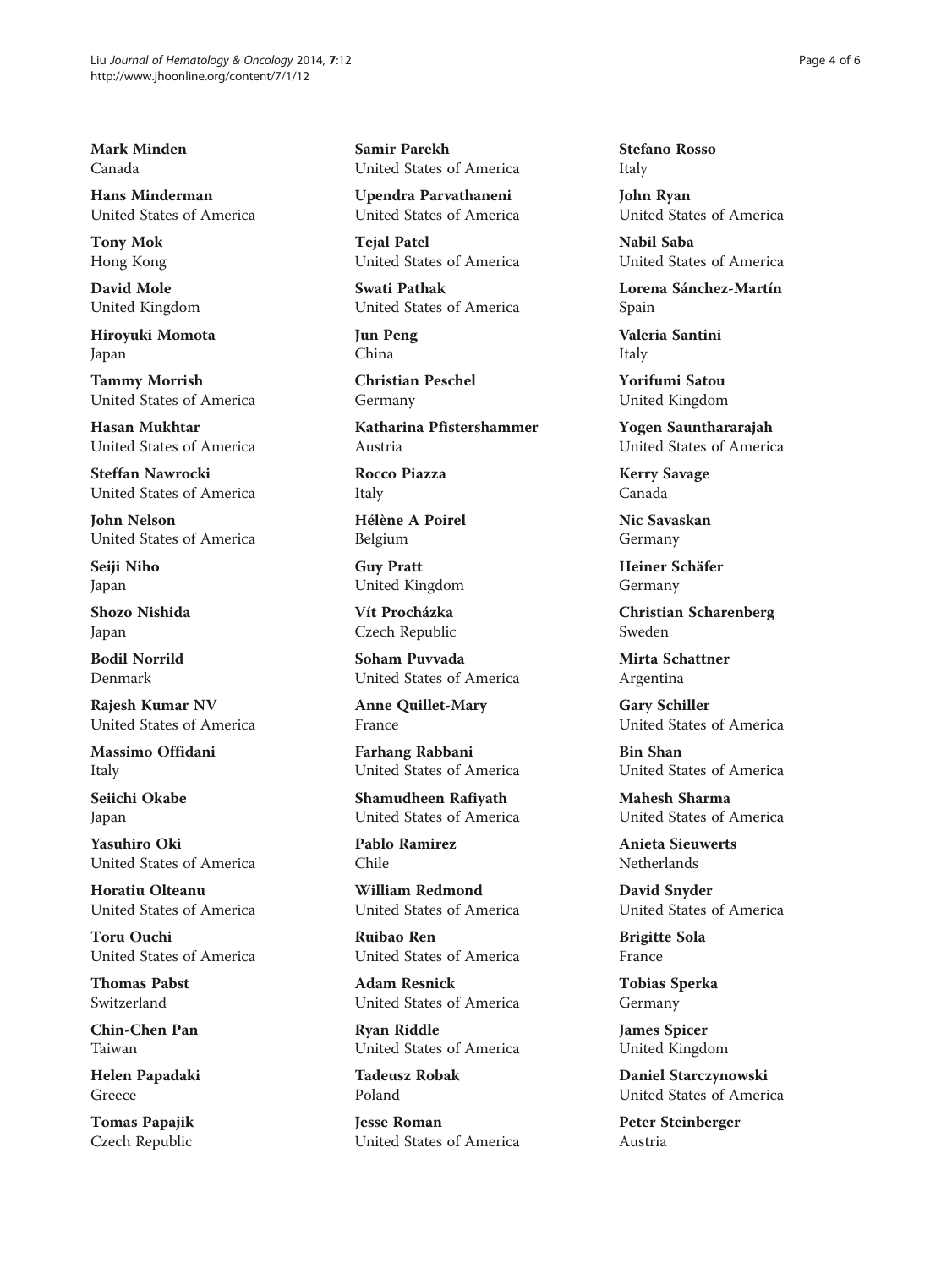Cordula Stover United Kingdom

K. Stephen Suh United States of America

Anders Sundan Norway

Ritsuro Suzuki Japan

Arthur Sytkowski United States of America

Philippe Szankasi United States of America

Shinichiro Takahashi Japan

Jin Takeuchi Japan

Dipti Talaulikar Australia

Keiji Tanese Japan

Chih-Hsin Tang Taiwan

Matthias Tenbusch Germany

John Thompson United States of America

Kirsty Thomson United Kingdom

Kenneth To Hong Kong

Mariko Tomita Japan

Naoto Tomita Japan

Hai Tran United States of America

Martin Trepel Germany

Yang Tsai Sheng Taiwan

William Tse United States of America

Alessandra Tucci Italy

Togas Tulandi Canada

Shinya Uchino Japan

Henning Ulrich Brazil

Antonis Valachis Greece

Ben Valdez United States of America

Eric Van Den Neste Belgium

Johan Van Krieken Netherlands

K. David Voduc Canada

Maria Teresa Voso Italy

Domagoj Vucic United States of America

Christine Walsh United States of America

Dazhi Wang United States of America

Donghai Wang United States of America

Gang Wang China

Kankan Wang China

Xin Wang China

Ya Wang United States of America

Zilong Wen Hong Kong

Meir Wetzler United States of America

Andre Willasch Germany

Thian-Sze Wong Hong Kong

Gang Wu China

Dazhong Xu United States of America

Qingwen Xu United States of America

Teng Xu United States of America

Motoko Yamaguchi Japan

Ying Yan United States of America

David Yang United States of America

Yibin Yang United States of America

Jean Yared United States of America

M. James You United States of America

Ken Young United States of America

Herbert Yu United States of America

Bo Yuan Japan

Zihua Zeng United States of America

Fenghuang Zhan United States of America

Chengcheng Zhang United States of America

Dongwei Zhang United States of America

Hua Zhang China

Jiangwei Zhang United States of America

Jianke Zhang United States of America

Xiaolei Zhang United States of America

Xiaowei Zhang United States of America

Yi Zhang United States of America